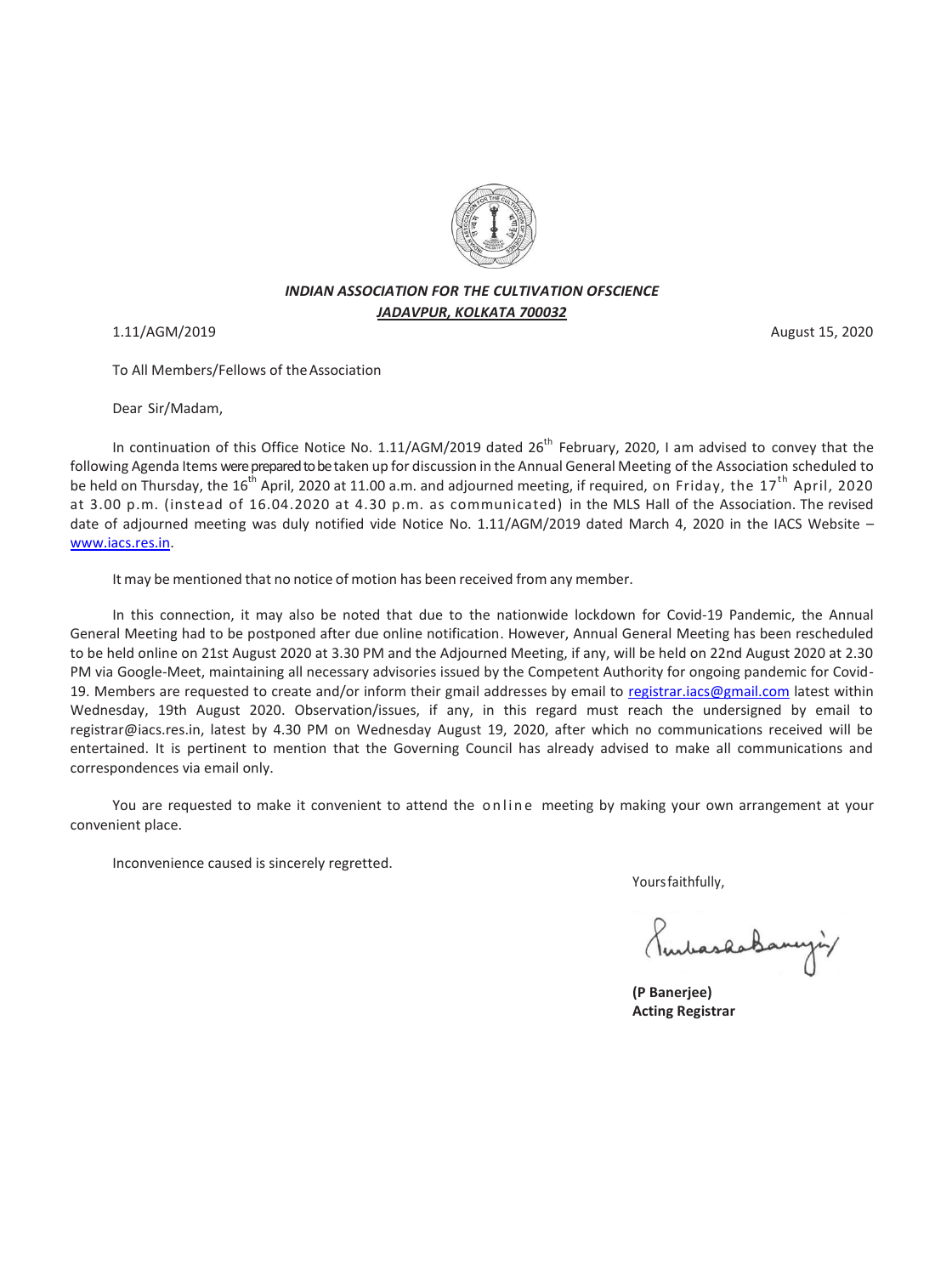## **A G E N D A**

**Item no.-1:** Confirmation of the minutes of the Annual General Meeting held on 11<sup>th</sup> February, 2019 and adjourned meeting held on 12<sup>th</sup> February, 2019. (Copy of the Minutes is being circulatedas Annexure - I)

**Item No.-2:** Report of the Action Taken on the Resolutions of the Annual General Meeting held on 12<sup>th</sup> February, 2019.

Due to lack of quorum, the meeting scheduled on 11.02.2019 was adjourned and re-scheduled on 12<sup>th</sup> February, 2019 at 10.30 a.m. in the MLS Hall of the Association.

*FollowingactionsweretakenontheresolutionsoftheAnnualGeneralMeetingheld on* 12th February, 2019.

| Item<br>No. | <b>Matter</b>                                                                                                                                  | <b>Briefnotes on the action taken</b>                                                                                                                                                                                                                                                                                                                                                                                                                                                                                                                                                                                                                                                                                                                          |  |  |  |  |  |  |  |
|-------------|------------------------------------------------------------------------------------------------------------------------------------------------|----------------------------------------------------------------------------------------------------------------------------------------------------------------------------------------------------------------------------------------------------------------------------------------------------------------------------------------------------------------------------------------------------------------------------------------------------------------------------------------------------------------------------------------------------------------------------------------------------------------------------------------------------------------------------------------------------------------------------------------------------------------|--|--|--|--|--|--|--|
| 1.          | Confirmation of the minutes of the Annual<br>General Meeting held on 22 <sup>nd</sup> May, 2017 and<br>adjourned meeting held on 29 May, 2017. | Sincetherewas nocomment, theminuteswere confirmed.                                                                                                                                                                                                                                                                                                                                                                                                                                                                                                                                                                                                                                                                                                             |  |  |  |  |  |  |  |
| 2.          | Report of Action Taken on the resolutions of the<br>Annual General Meeting held on 29 <sup>th</sup> May, 2017.                                 | As there was no comment, the Action Taken Report of the<br>Annual General Meeting held on 29 <sup>th</sup> May, 2017 was<br>confirmed.                                                                                                                                                                                                                                                                                                                                                                                                                                                                                                                                                                                                                         |  |  |  |  |  |  |  |
| 3.          | Consideration of the Annual Report for the year<br>2016-'17 as approved by the Governing Council at<br>its meeting held on 16.09.2017.         | The Annual Report for the year 2016-'17 was considered<br>and approved by the General Body.                                                                                                                                                                                                                                                                                                                                                                                                                                                                                                                                                                                                                                                                    |  |  |  |  |  |  |  |
| 4.          | Consideration of the Budget Estimate for the year<br>2017-'18.                                                                                 | The Budget Estimate for the year 2017-'18 was unanimously<br>approved.                                                                                                                                                                                                                                                                                                                                                                                                                                                                                                                                                                                                                                                                                         |  |  |  |  |  |  |  |
| 5.          | <b>Consideration of the Audited Statement of Accounts</b><br>ofthe Association for the year 2016-'17                                           | As no comment was received from any member, the<br>Audited Statement of Accounts of the Association for<br>the year 2016-'17 as incorporated in the Annual Report 2016-<br>17 was unanimously approved.                                                                                                                                                                                                                                                                                                                                                                                                                                                                                                                                                        |  |  |  |  |  |  |  |
| 6.          | To announce the names of the Office Bearers and<br>Members, nominated and elected, of the full Council<br>for the next term.                   | The names of the full Council, as follows, for the next term<br>were recorded.<br>i)<br>Professor Man Mohan Sharma, FRS (Chairman)<br>Nominated by the Department of Science &<br>Technology, Government of India<br>Professor Man Mohan Sharma, FRS, President,<br>$\overline{11}$<br>IACS (Ex-OfficioMember)<br>iii)<br>Secretary to the Government of India,<br>Department of Science & Technology or his nominee<br>(Ex-Office Member)<br>Financial Advisor, Government of India, Department<br>iv)<br>of Science & Technology, or his nominee (Ex-Officio<br>Member)<br>Director, IACS (Secretary General)<br>V)<br>Professor Kare Narain Pathak<br>Vİ)<br>(Nominated by the Government of India, Department of<br>Science & Technology, for three terms) |  |  |  |  |  |  |  |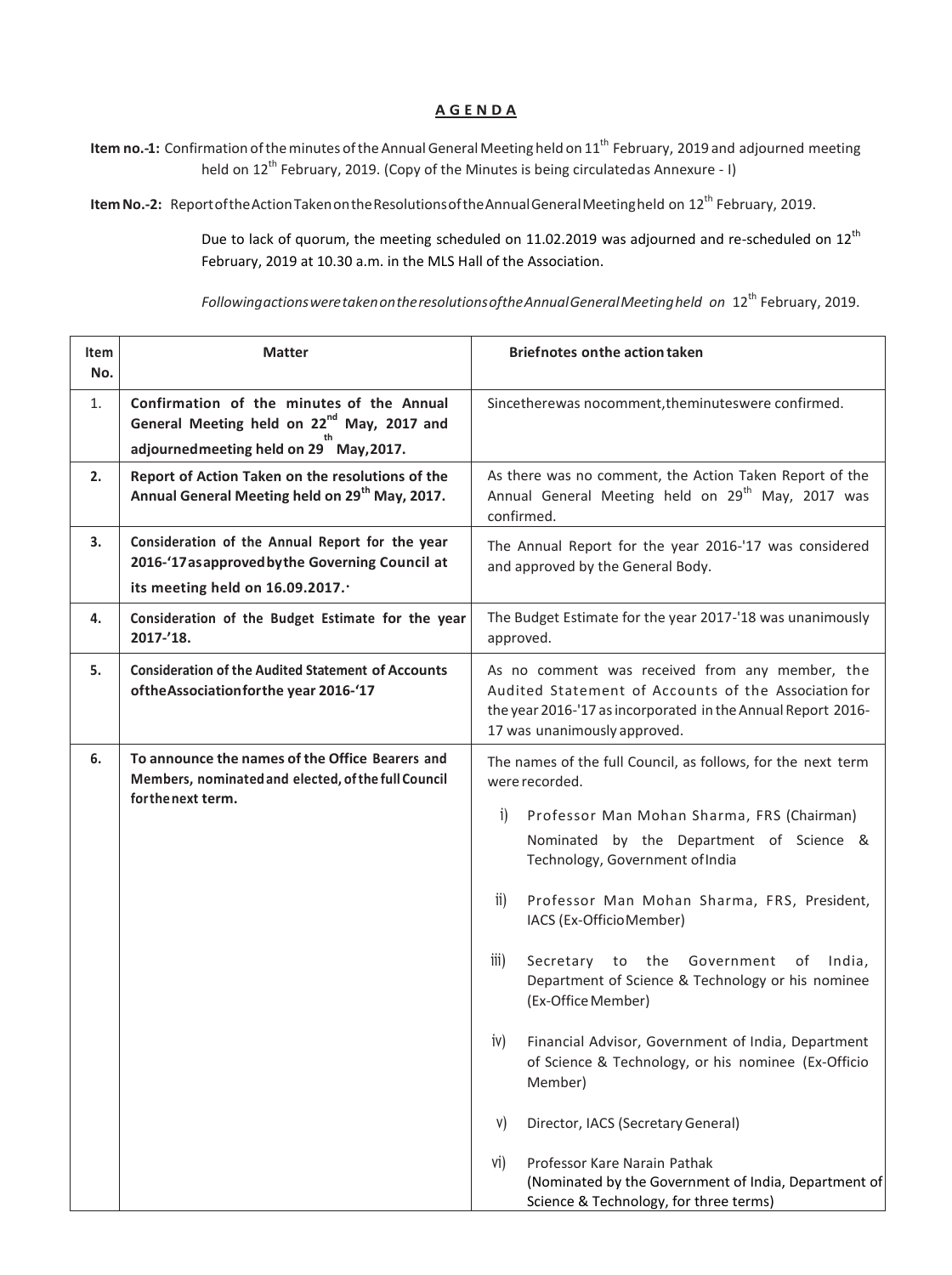| Item<br>No. | <b>Matter</b>                                                              | <b>Briefnotesonthe action taken</b>                                                                                                  |                                                                                                                           |  |  |  |  |  |  |  |
|-------------|----------------------------------------------------------------------------|--------------------------------------------------------------------------------------------------------------------------------------|---------------------------------------------------------------------------------------------------------------------------|--|--|--|--|--|--|--|
|             |                                                                            | vii)                                                                                                                                 | Professor Amit Basak<br>(Nominated by the Government of India,<br>Department of Science & Technology, for three<br>terms) |  |  |  |  |  |  |  |
|             |                                                                            | viii)                                                                                                                                | Professor Mahan MJ<br>(Nominated by the Governing Council of IACS for<br>three terms)                                     |  |  |  |  |  |  |  |
|             |                                                                            | Professor Sudhir K Jain<br>$i\mathsf{x}$                                                                                             |                                                                                                                           |  |  |  |  |  |  |  |
|             |                                                                            | (Nominated by the Governing Council of IACS for<br>three terms)                                                                      |                                                                                                                           |  |  |  |  |  |  |  |
|             |                                                                            | X)                                                                                                                                   | Professor<br>Lingadahalli<br>Subrahmanya<br>Shashidhara                                                                   |  |  |  |  |  |  |  |
|             |                                                                            |                                                                                                                                      | (Nominated by the INSA for three terms)                                                                                   |  |  |  |  |  |  |  |
|             |                                                                            | xi)<br>Professor Arindam Banerjee                                                                                                    |                                                                                                                           |  |  |  |  |  |  |  |
|             |                                                                            | (Elected from among Academic Staff for one term)                                                                                     |                                                                                                                           |  |  |  |  |  |  |  |
|             |                                                                            | xii)<br>Shri S N Bose, Engineer - I, Administration, IACS<br>(Elected from among Administrative and Technical<br>Staff for one term) |                                                                                                                           |  |  |  |  |  |  |  |
|             |                                                                            | xii)                                                                                                                                 | Shri Navendu Paul                                                                                                         |  |  |  |  |  |  |  |
|             |                                                                            |                                                                                                                                      | (Elected from among Research Fellows and associates<br>for one term)                                                      |  |  |  |  |  |  |  |
|             |                                                                            | X111)                                                                                                                                | The Registrar (Non-Member Secretary).                                                                                     |  |  |  |  |  |  |  |
| 7.          | Any other matters that may be taken up with<br>the permission of the Chair | No matter was brought forward.                                                                                                       |                                                                                                                           |  |  |  |  |  |  |  |

**Item No.-3:** Consideration of the Annual Report for the year 2017-'18 as approved by the Council in its meeting held on 14.09.2018 (Annual Report is posted at the IACS Webpage at the link http://iacs.res.in/waterways/admin/ckeditor/ckfinder/userfiles/files/Final%20PDF%20AR%20English% 201718.pdf.

**Item No.-4:** Consideration of the Budget Estimate for the year 2018-'19 as recommended by the Council in its meeting held on 13.09.2018 (A copy of the 'Budget at a Glance' is enclosed as Annexure II)

**Item No.-5:** Consideration of the Audited Statement of Accounts of the Association for the year 2017- '18 (Audited StatementofAccountsisincorporatedintheAnnualReportatPageNos. 212-225, which is available at the link http://iacs.res.in/waterways/admin/ckeditor/ckfinder/userfiles/files/Final%20PDF%20AR%20English% 201718.pdf

Item No.-6: Announcement of the names of the Office Bearers and members, nominated and elected, of the full Council for the next term (According to the Regulation 7, the period from one Annual General Meeting to the next shall be counted as one term)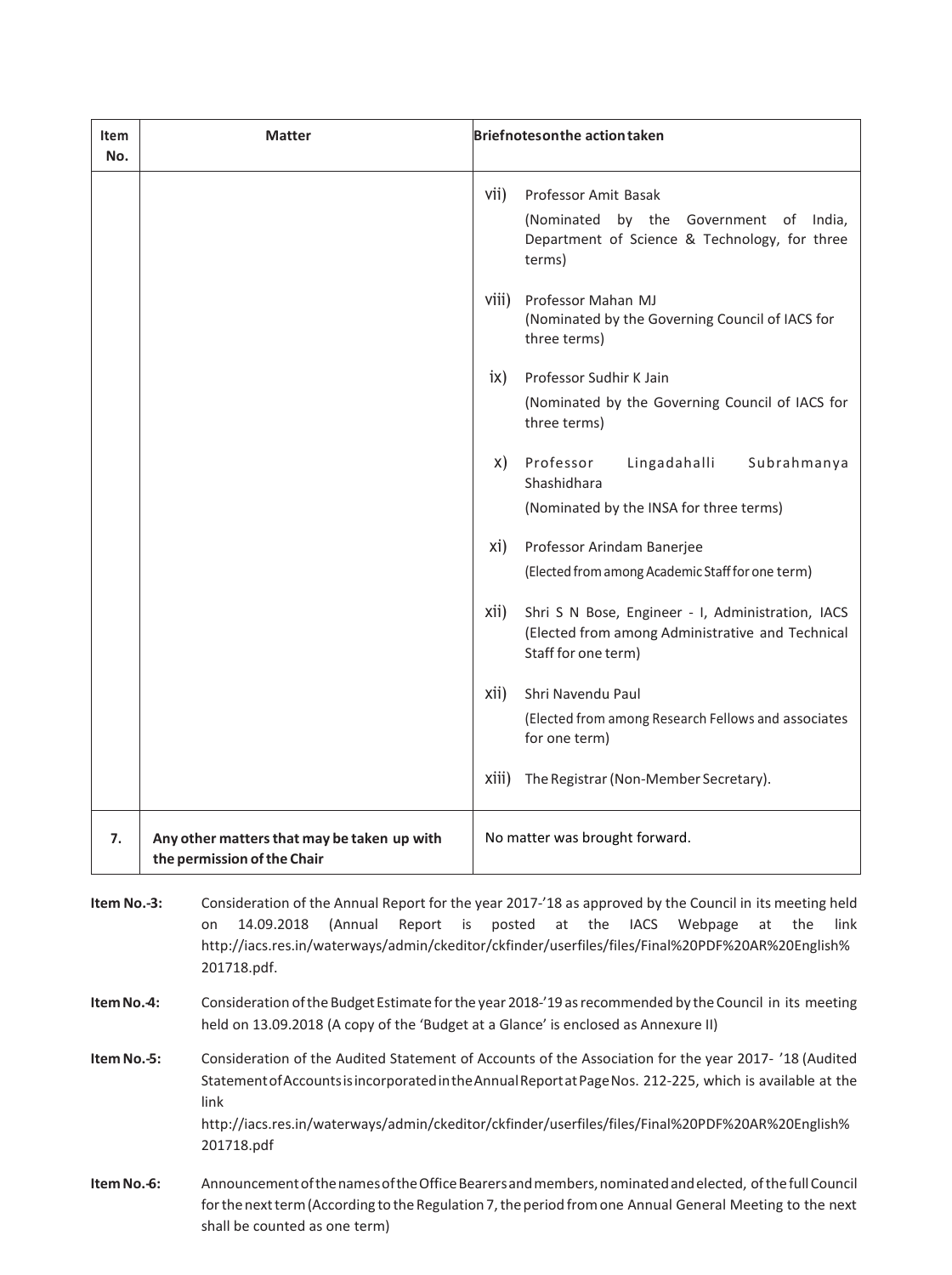Item No.-7: Itmay benoted that in accordance with the revised Regulation 11.1, the Governing Council at its meeting held on 24 th February, 2017 recommended the name of Professor M M Sharma, FRS asthe Council Nominee for the post of President of the Association for the second term. It may further be noted that the Management Committee, as per the revised Regulation 11.1 for three terms (the period between one Annual General Meeting to the next shall be counted as One Term) with the following composition, has beenformed by the General Body in its Annual General Meeting held on 1<sup>st</sup> July, 2016.

| Vice President (Two Positions):                                       | Director, IACS, Vice President (Ex-Officio)<br>Professor Alok Kumar Mukherjee |
|-----------------------------------------------------------------------|-------------------------------------------------------------------------------|
| Hony Secretary (One Position):                                        | Professor Amitava Dutta                                                       |
| Hony. Treasurer (One Position):                                       | Professor Sanjib Ghosh                                                        |
| Member, Management Committee (Six Positions): Professor Dhiranjan Roy |                                                                               |
|                                                                       | Professor Indrani Bose                                                        |
|                                                                       | Professor Debasish Bhattacharya                                               |
|                                                                       | Professor Subir Ghosh                                                         |
|                                                                       | Dr. Bhupati Chakraborty                                                       |
|                                                                       | Dr. Chinmoy Kumar Ghosh                                                       |

**Item No.-8:** Consideration of the Report on the Outreach Activities carried out since the last Annual General Meeting (Annexure – III)

**Item No.-9:** Any other matters with the permission of the Chair.

PurbaskaBancyin

**(P Banerjee) Acting Registrar**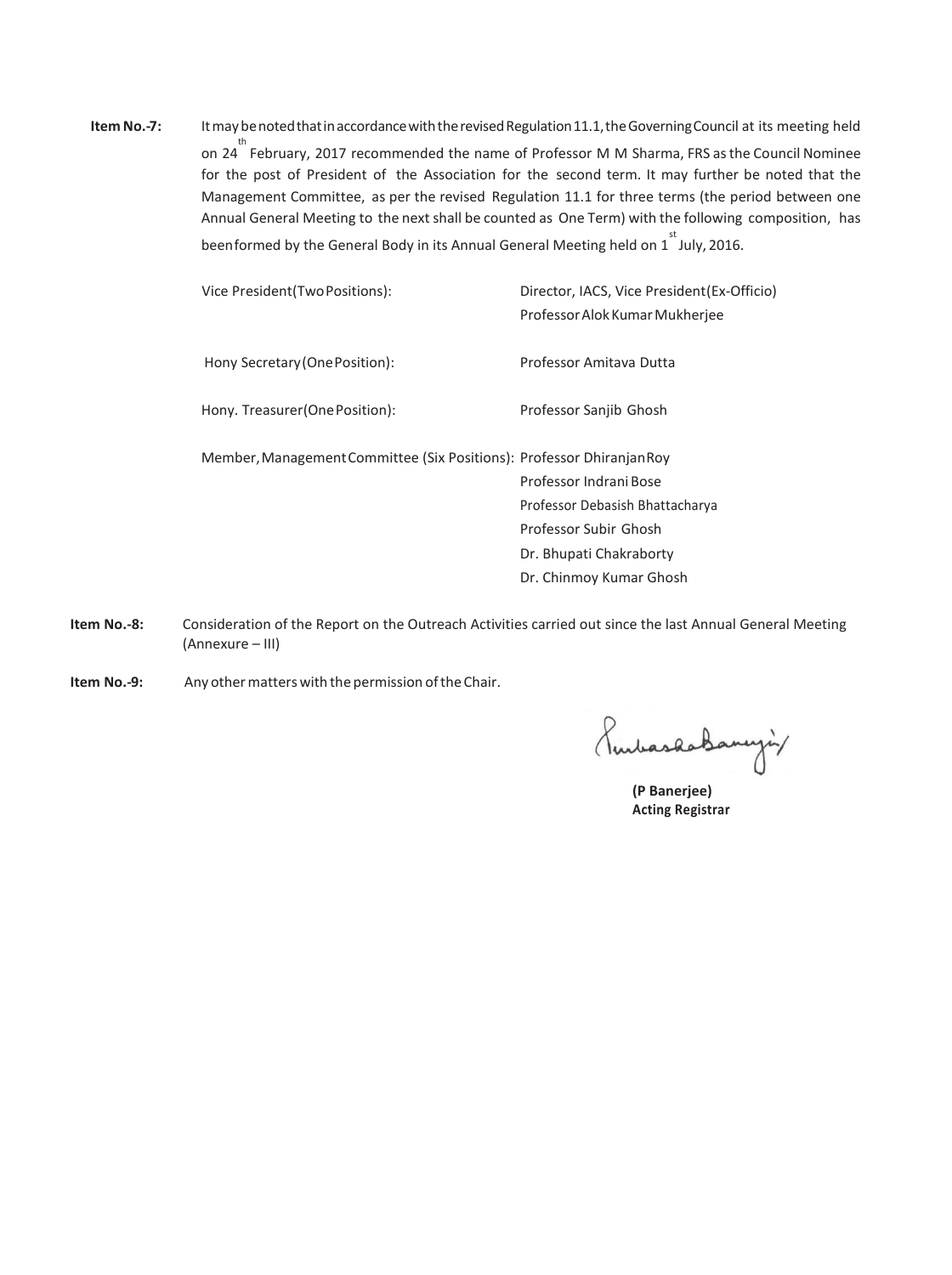

**INDIAN ASSOCIATION FOR THE CULTIVATION OF SCIENCE JADAVPUR, KOLKATA 700032 Minutes of the Annual General Body Meeting of IACS held on 11th February, 2019 at 11.30 a.m. in the MLS Hall of the Association Members Present on 11th February, 2019**

### **Prof. Alok Kumar Mukherjee, Vice President, in the Chair**

| 1.  | Prof. Alok Kumar Mukherjee | 2.  | Prof. Santanu Bhattacharya |  |  |  |  |  |  |
|-----|----------------------------|-----|----------------------------|--|--|--|--|--|--|
| 3.  | Sasanka Mahi               | 4.  | Dr. Dilip Kumar Modak      |  |  |  |  |  |  |
| 5.  | Partha Mitra               | 6.  | Swapan Pal                 |  |  |  |  |  |  |
| 7.  | Nirmalya Dutta             | 8.  | Swapan Thakur              |  |  |  |  |  |  |
| 9.  | Satrabrata Roy             | 10. | Ranjan Hazra               |  |  |  |  |  |  |
| 11. | Sombhu Nath Moulik         | 12. | Indra Nath Bhowmick        |  |  |  |  |  |  |
| 13. | Sutapesh Dutta             | 14. | Joydeb Mondal              |  |  |  |  |  |  |
| 15. | Dr. J N Mondal             | 16. | Debatosh Majhi             |  |  |  |  |  |  |
| 17. | Sachin Das                 | 18. | <b>Utpal Chakraborty</b>   |  |  |  |  |  |  |
| 19. | Biman Kumar Dasgupta       | 20. | Dr. Malay Kanti Sikdar     |  |  |  |  |  |  |
| 21. | C K Das                    | 22. | S K Singha                 |  |  |  |  |  |  |
| 23. | Bani Brata Roy             | 24. | Subrata Das                |  |  |  |  |  |  |
| 25. | Shyamal Saha               | 26. | Subrata Basu               |  |  |  |  |  |  |
| 27. | Aswini Ghosh               | 28. | <b>Biswanath Mondal</b>    |  |  |  |  |  |  |
| 29. | Abhijit Dasgupta           | 30. | Basudeb Dafadar            |  |  |  |  |  |  |
| 31. | Dr. Bholanath Mondal       | 32. | Gopal Krishna Manna        |  |  |  |  |  |  |
| 33. | Amit Chakraborty           | 34. | Prasanta Kumar Kundu       |  |  |  |  |  |  |
| 35. | Arup Kumar Bandyopadhyay   | 36. | Arun Kumar Nandi           |  |  |  |  |  |  |
| 37. | Abhijit Kumar Das          | 38. | Abhishek Sen               |  |  |  |  |  |  |
| 39. | <b>Tamal Chakraborty</b>   | 40. | Apu Chakraborty            |  |  |  |  |  |  |
| 41. | Monika Mukherjee           | 42. | Amitava Patra              |  |  |  |  |  |  |
| 43. | Subodh Kumar De            | 44. | Dr. Manash Kumar Ghosh     |  |  |  |  |  |  |
| 45. | Anita Chowdhury            | 46. | Swapan Kumar Sarkar        |  |  |  |  |  |  |
| 47. | Chitta Ranjan Santra       | 48. | Sujit Kumar Chatterjee     |  |  |  |  |  |  |
| 49. | Suchitra Kumar Mandal      | 50. | Ajit Kumar Pal             |  |  |  |  |  |  |
| 51. | Abhijit Basak              | 52. | Supriya Chakraborty        |  |  |  |  |  |  |
| 53. | Nikhil Ranjan Jana         | 54. | Saurav Giri                |  |  |  |  |  |  |
| 55. | Arun Dutta                 | 56. | Amit K Majumdar            |  |  |  |  |  |  |
| 57. | Amitava Chatterjee         | 58. | Arun Kumar Guha            |  |  |  |  |  |  |
| 59. | Nityananda Naskar          | 60. | Kaushik Naskar             |  |  |  |  |  |  |
| 61. | <b>B K Choudhury</b>       | 62. | Rohininandan Jana          |  |  |  |  |  |  |
| 63. | Sujoy Das                  | 64. | Swapan Deoghuria           |  |  |  |  |  |  |
| 65. | Subhas Chandra Saha        | 66. | T Ganguly                  |  |  |  |  |  |  |
| 67. | D Das                      | 68. | Sofia Khatun               |  |  |  |  |  |  |
| 69. | Somansu Sekhar Das         | 70. | Sarbani Saha               |  |  |  |  |  |  |

Professor Santanu Bhattacharya, Director, IACS & Ex-Officio Vice President, IACS Management Committee, initiated the proceedings of the meeting welcoming the members and informed the House that due to pre-occupation, Professor Man Mohan Sharma, FRS, President, IACS, could not be present and in his absence Professor Alok K Mukherjee, Vice President, would preside over the meeting.

Welcoming the members, Professor Alok K Mukherjee, Vice President, said that since the attendance of the requisite number of members to form a quorum (i.e., a minimum of 439) could not be attained, the meeting was declared adjourned. It was then announced that the adjourned meeting would be held on Tuesday, the  $12^{th}$  February, 2019 at 10.30 a.m. in the same venue.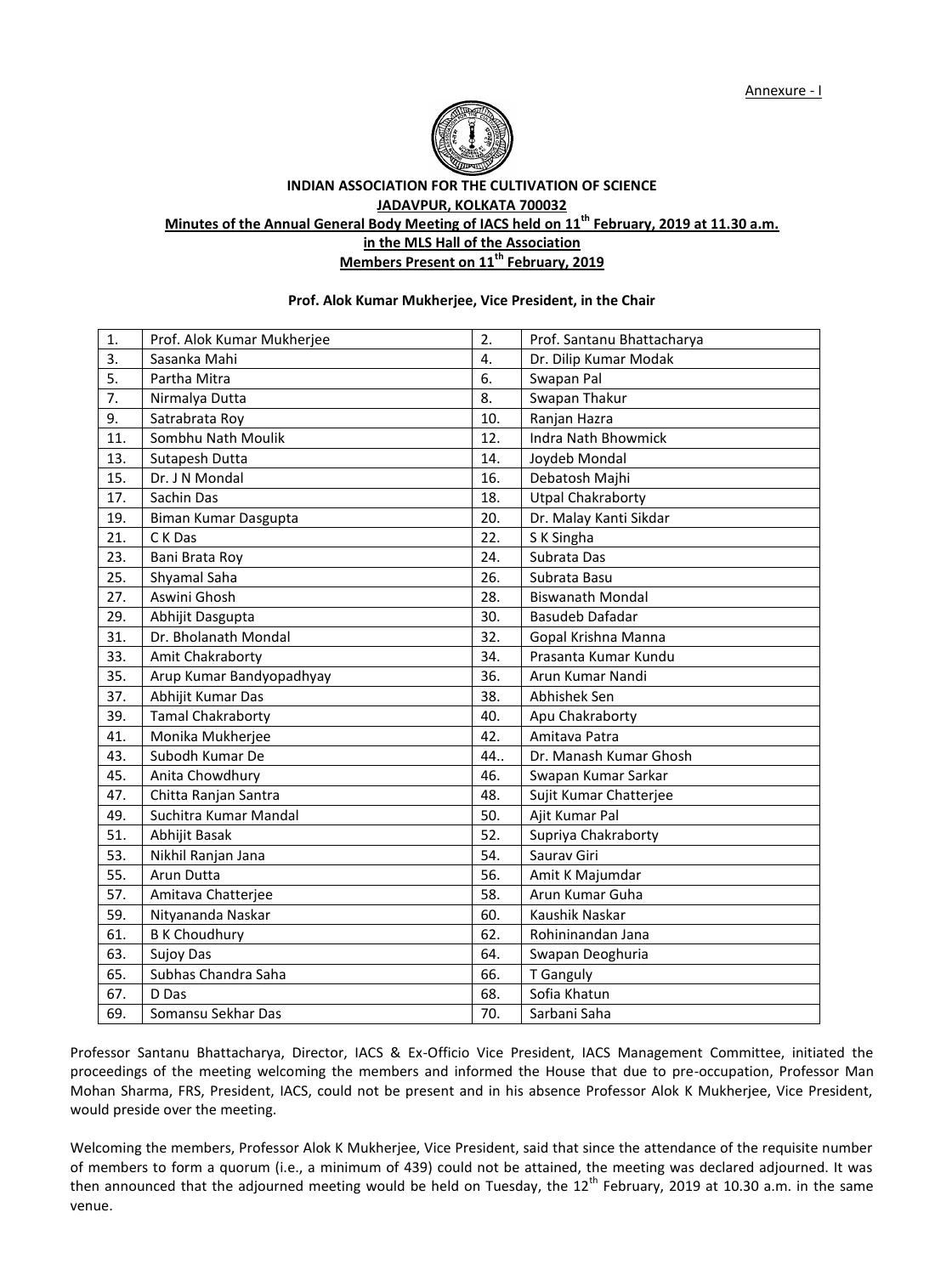In that meeting one of the Members namely Dr. Dilip Modak made derogatory remarks to the Chair of the President and threatened to take legal step against the Institute and complaining to the Government for 'illegally' holding the adjourned meeting tomorrow. He pronounced that the "Association belongs to us and not you". Also on the day of the reconvened meeting he physically chased all the way to the President in the dais.

| 1.  | Prof. Man Mohan Sharma   | 2.  | Prof. Santanu Bhattacharya |
|-----|--------------------------|-----|----------------------------|
| 3.  | Prof. Alok K Mukherjee   | 4.  | Sasanka Maji               |
| 5.  | Prof. Sankar Chakravorti | 6.  | Prof. Subodh Kumar De      |
| 7.  | Aswini Ghosh             | 8.  | Ajit Kumar Pal             |
| 9.  | Dr. Dilip Kumar Modak    | 10. | Bani Brata Roy             |
| 11. | Swapan Deoghuria         | 12. | Swapan Pal                 |
| 13. | A K Guha                 | 14. | <b>Tamal Chakraborty</b>   |
| 15. | Abhijit Basak            | 16. | Ajoy Kumar Mukherjee       |
| 17. | Arun Dutta               | 18. | Monika Mukherjee           |
| 19. | Shyamal Kumar Bhadra     | 20. | Debatosh Majhi             |
| 21. | Amitava Patra            | 22. | Prasanta Kumar Das         |
| 23. | <b>B K Chowdhury</b>     | 24. | Partha Mitra               |
| 25. | Prof. Abhijit Kumar Das  | 26. | Shyamal Saha               |
| 27. | S S Das                  | 28. | A R Das                    |
| 29. | Dr. Anup Kumar Das       | 30. | Sutapesh Dutta             |
| 31. | Arun Kumar Nandi         | 32. | <b>Indra Nath Bhowmick</b> |
| 33. | Debajyoti Das            | 34. | S K Singha                 |
| 35. | Debabrata Das Roy        | 36. | Kumares Mitra              |
| 37. | Rohininandan Jana        | 38. | Nirmalya Dutta             |
| 39. | Swapan Kumar Sarkar      | 40. | <b>Biswanath Hazra</b>     |
| 41. | Sarbani Saha             | 42. | Sachin Das                 |
| 43. | Dr. Manash Kumar Ghosh   | 44. | Subrata Das                |
| 45. | Joydeb Mondal            | 46. | Apu Chakraborty            |
| 47. | Nityananda Naskar        | 48. | Kaushik Naskar             |
| 49. | Dr. J N Mondal           | 50. | Prasanta Kumar Kundu       |
| 51. | <b>Biswanath Mondal</b>  | 52. | Lily Sarkar                |
| 53. | Dr. Chitta Ranjan Santra | 54. | <b>Buddhadeb Pathak</b>    |
| 55. | Amit Chakraborty         | 56. | Anita Choudhury            |
| 57. | <b>Buddhadeb Sarkar</b>  | 58. | Paritosh Kumar Chakraborty |
| 59. | Dr. Bholanath Mondal     | 60. | <b>Utpal Chakraborty</b>   |
| 61. | Swapan Thakur            | 62. | Dr. Ashok Kumar Gayen      |
| 63. | Biman Kumar Dasgupta     | 64. | Srikanta Sahoo             |
| 65. | Basudeb Dafadar          | 66. | Sujit Chatterjee           |
| 67. | Saroj Kumar Saha         | 68. | Arup Kumar Bandyopadhyay   |
| 69. | C K Das                  | 70. | Abhijit Dasgupta           |
| 71. | Supriya Chakraborty      | 72. | Amit K Majumdar            |
| 73. | Subrata Basu             | 74. | Dipanwita Chakraborty      |
| 75. | Mridula Majumdar         |     |                            |

# **Members Present on 12th February, 2019 Professor Man Mohan Sharma, FRS, President, in the Chair**

Welcoming Professor Man Mohan Sharma, FRS, the President of the IACS and the valued members of the General Body, Professor Santanu Bhattacharya, the Director, IACS, requested Professor Sharma to address the august house before taking up the Agenda Items.

Welcoming the members, the President applauded the IACS Administration for the tremendous efforts in bringing about administration, academic and infrastructural reforms. He said IACS is a happening place. With vigorous pursuance IACS has achieved within a very short period the status of a Deemed to be University under the *de novo* category under Section 3 of the University Grants Commission (UGC) Act, 1956. IACS University is offering Integrated BS-MS Programme and Integrated M.Sc.- Ph.D. Programme besides its Regular Ph.D. Programme. The President further mentioned that DST, Government of India is generous in funding to the requirements of IACS. Prof. Sharma requested all to maintain this momentum to the cause of the IACS deemed to be University, the only Research University in the eastern region of our country. Prof. Sharma also thanked valued members for attending the Annual General Meeting.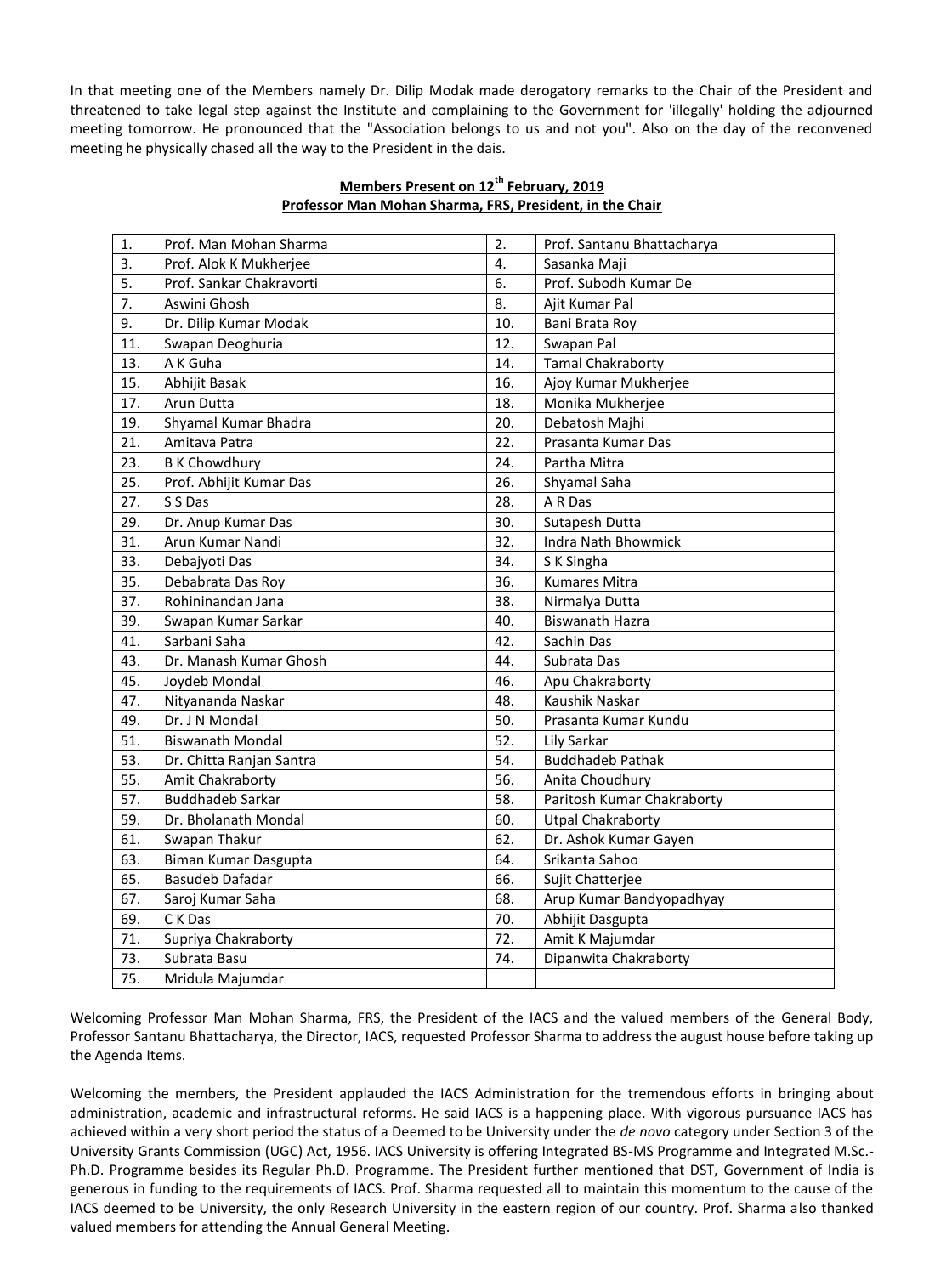In reply, Professor Santanu Bhattacharya, Director, IACS and Ex-Officio Vice President, Management Committee, thanked Professor Sharma for his sagacious advice and guidance in running IACS in its desired path.

Professor Bhattacharya then took up the Agenda Items for discussion in seriatim with the permission of the Chair.

- Item No. 1-: Confirmation of the minutes of the Annual General Meeting held on 22<sup>nd</sup> May, 2017 and Adjourned Meeting (Annexure I) held on  $29<sup>th</sup>$  May, 2017.
- 1.1 : Since no comment was received, the Minutes of the Annual General Meeting held on  $22^{nd}$  May, 2017 and Adjourned Meeting held on  $29<sup>th</sup>$  May, 2017 were confirmed.
- Item No. 2- Report of the Action Taken on the Resolutions of the Annual General Meeting held on 29<sup>th</sup> May, 2017.
- 2.1-: The Director sought opinion from the members present but as there was no comment received, the Action Taken Report on the Resolution of the Annual General Meeting held on 29<sup>th</sup> May, 2017 was confirmed.
- Item No. 3-: Consideration of the Report of the Outreach Activities carried out since the last Annual General Meeting (Annexure V)
- 3.1 : No comment was received.
- Item No. 4: Consideration of the Annual Report for the year 2016-'17 as approved by the Council in its meeting held on 16.09.2017 (Annual Report is posted on the IACS Webpage and a CD containing the same was circulated among the members). A copy of the Summary Report was enclosed (Annexure II) with the Agenda Notes.
- 4.1-: The Annual Report for the year 2016-'17 was considered and approved by the General Body.

General Body approved the conversion of IACS to a deemed to be university, dream of the founder and completion of all the necessary formalities with UGC and DST in this regard starting with submitting the duly forwarded application as approved by the Governing Council.

General Body further approved that the MoA of the new Deemed to be University if granted be registered after getting due approval of the GC, DST and UGC.

- Item No. 5-: Consideration of the Budget Estimate for the year 2017-'18 as recommended by the Governing Council in its meeting held on 02.07.2016 (a copy of the "Budget at a Glance" was enclosed as Annexure III).
- 5.1: The Budget Estimate was approved by the General Body.
- Item No. 6-: Consideration of the Audited Statement of Accounts of the Association for the Year 2016-'17. (Audited Statement of Accounts was incorporated in the Annual Report at Page No. 186 to 195). A copy of the Audited Statement of Accounts was enclosed with the Agenda Book as Annexure IV.
- 6.1-: As no comment was received, the Audited Statement of Accounts of the Association for the year 2016-'17 as incorporated in the Annual Report was unanimously approved.
- Item No.7-: Announcement of the names of the Office Bearers and Members, nominated and elected, of the full Council for the next term (according to the Regulation 7, the period from one Annual General Meeting to the next shall be counted as one term.
	- i) Professor Man Mohan Sharma, FRS (Chairman) Nominated by the Department of Science & Technology, Government of India
	- ii) Professor Man Mohan Sharma, FRS, President, IACS (Ex-Officio Member)
	- iii) Secretary to the Government of India, Department of Science & Technology or his nominee (Ex-Office Member)
	- iv) Financial Advisor, Government of India, Department of Science & Technology, or his nominee (Ex-Officio Member)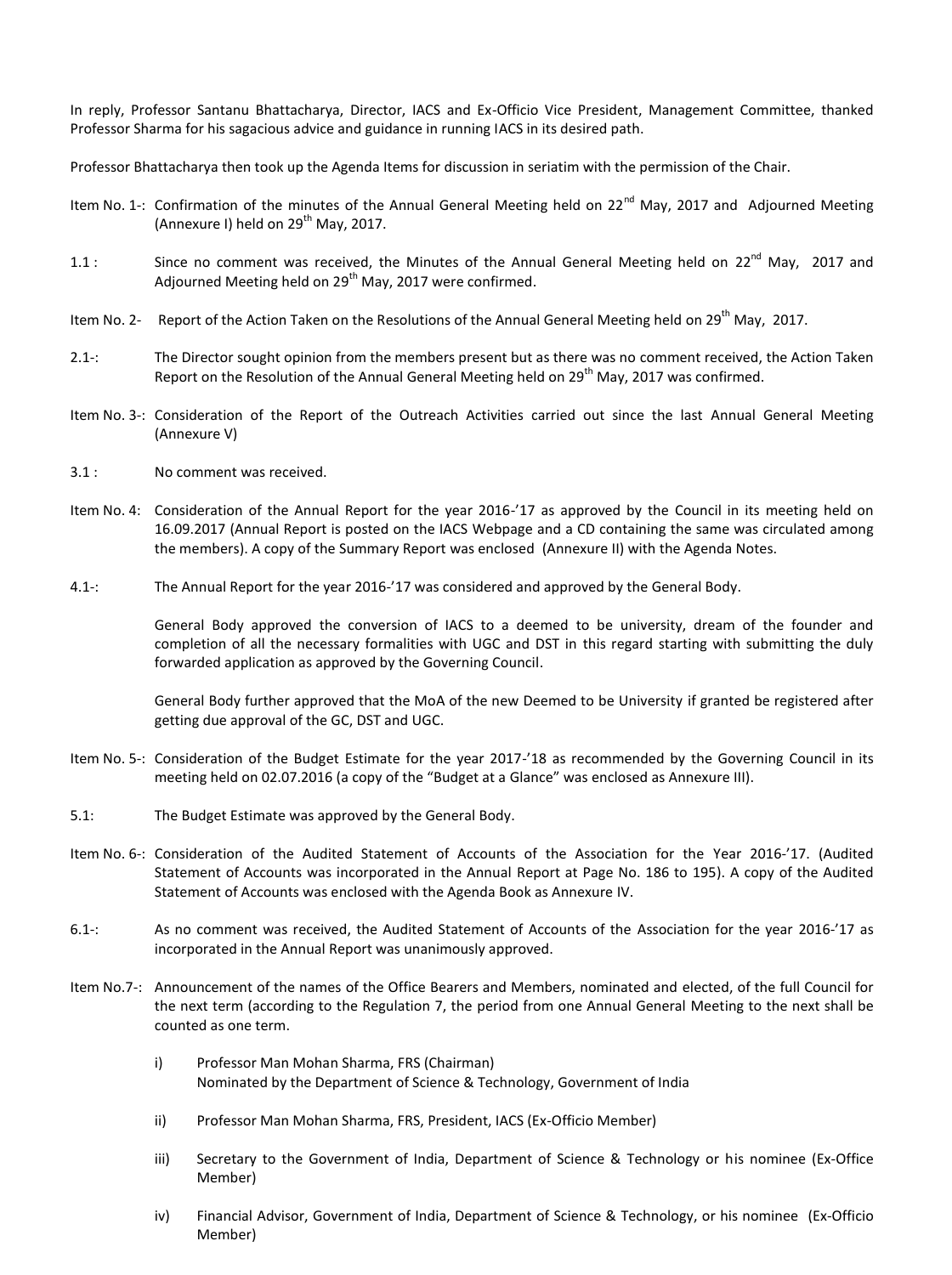- v) Director, IACS (Secretary General)
- vi) Professor Kare Narain Pathak (Nominated by the Government of India, Department of Science & Technology, for three terms) &
- vii) Professor Amit Basak (Nominated by the Government of India, Department of Science & Technology, for three terms)
- viii) Professor Mahan MJ (Nominated by the Governing Council of IACS for three terms) & ix) Professor Sudhir K Jain
	- (Nominated by the Governing Council of IACS for three terms)
- x) Professor Lingadahalli Subrahmanya Shashidhara (Nominated by the INSA for three terms)
- xi) One representative from the Government of West Bengal, who would be an ex-officio member
- xii) Professor Arindam Banerjee, Senior Professor, School of Biological Sciences (Elected from amongst Academic Staff for one term)
- xiii) Shri S N Bose, Engineer I, IACS (Elected from among Administrative and Technical Staff for one term)
- xiv) Shri Nabhendu Paul (Elected from amongst Research Fellows and associates for one term)
- xv) The Registrar (Non-Member Secretary).
- Item No. 8-: It may be noted that in accordance with the revised regulation 11.1, the Governing Council at its meeting held on 24<sup>th</sup> February, 2017 recommended the name of Professor M M Sharma, FRS, as the Council Nominee for the post of President of the Association for the second term. It may also be noted that the Management Committee as per the revised Regulation 11.1 for the three terms with the following composition has been formed by the General Body in its Annual General Meeting held on  $1<sup>st</sup>$  July, 2016. Please note that the period from one Annual General Meeting to the next shall be counted as One Term.

Hony. Secretary : (One Position) -: Professor Amitava Dutta Hony. Treasurer : (One Position)-: Professor Sanjib Ghosh Member, Management Committee-: (Six Positions): Professor Dhiranjan Roy

President : (One Position)-: Professor Man Mohan Sharma, President Vice President : (2 Positions)-: Director, IACS, Vice President (Ex-Officio) Professor Alok Kumar Mukherjee Professor Indrani Bose Professor Debasish Bhattacharya Professor Subir Ghosh Dr. Bhupati Chakraborty Dr. Chinmoy Kumar Ghosh

Item No. 9-: Any other matter with the permission of the Chair.

As no matter was come up, the meeting ended with a Vote of Thanks to the Chair.

Rubashabanyiy

(P Banerjee) Acting Registrar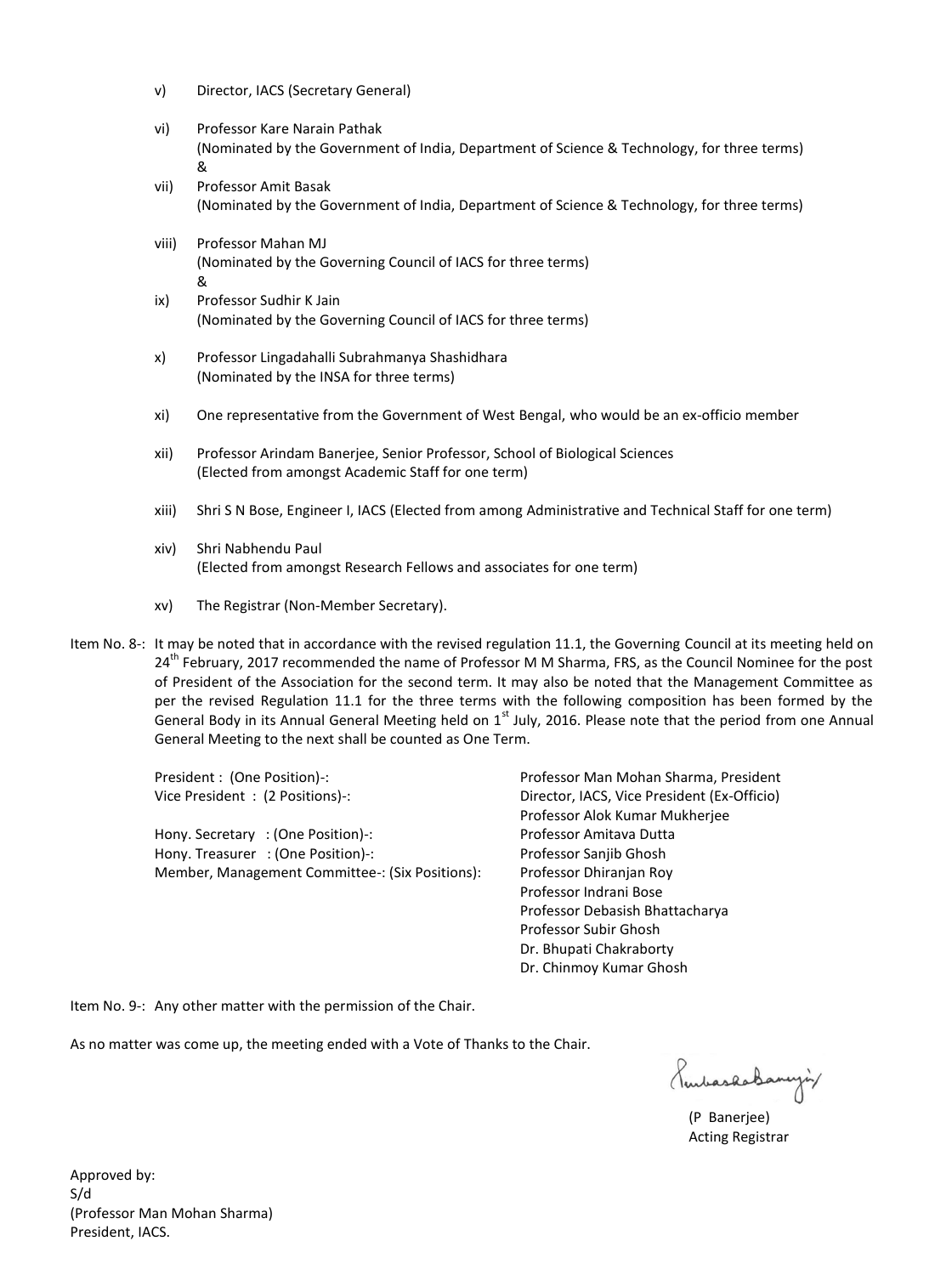|                                                                                                                  |                                                |                  |                             |                                                               | <b>BUDGET AT A GLANCE</b> | JADAVPUR, NULNAIA-IUUUJZ.           |                                                               |             |                                                  |                                            | (Rupees in lakhs) |                  |                          |           |           |
|------------------------------------------------------------------------------------------------------------------|------------------------------------------------|------------------|-----------------------------|---------------------------------------------------------------|---------------------------|-------------------------------------|---------------------------------------------------------------|-------------|--------------------------------------------------|--------------------------------------------|-------------------|------------------|--------------------------|-----------|-----------|
| <b>EXPENDITURE</b>                                                                                               | Actual Expenditure (Audited) 2017-18           |                  |                             | Projected Budget 2017-18 as<br>approved by F.C. Dt-01/07/2016 |                           |                                     | Projected Budget 2018-19 as<br>approved by F.C. Dt-29/05/2017 |             |                                                  | <b>Projected Revised Budget</b><br>2018-19 |                   |                  | Projected Budget 2019-20 |           |           |
|                                                                                                                  | <b>Non Plan</b>                                | Plan             | Total                       | <b>Non Plan</b>                                               | Plan                      | <b>Total</b>                        | <b>Non Plan</b>                                               | Plan        | Total                                            | <b>Non Plan</b>                            | Plan              | Total            | Non<br>Plan              | Plan      | Total     |
| <b>ESTABLISHMENT</b><br>Salary, Fellowship, Pension, Superannuation, etc                                         |                                                | 5,532.39         | 5,532.39                    |                                                               | 7,947.80                  | 7947.80                             |                                                               | 8,116.81    | 8,116.81                                         |                                            | 12,635.74         | 12635.74         |                          | 10,969.13 | 10,969.13 |
| <b>ESTABLISHMENT</b><br>Other essential Establishment expenditure<br>(electricity,telephone,medical etc,)        |                                                | 849.82           | 849.82                      |                                                               | 1,205.65                  | 1,205.65                            |                                                               | 1,237.11    | 1,237.11                                         |                                            | 1250.50           | 1250.50          |                          | 1,498.92  | 1,498.92  |
| <b>CONTINGENCIES (Office Expenses)</b>                                                                           |                                                | 302.92           | 302.92                      |                                                               | 642.10                    | 642.10                              |                                                               | 590.29      | 590.29                                           |                                            | 520.75            | 520.75           |                          | 624.90    | 624.90    |
| <b>CONSUMABLES (Laboratory Expenses, Library,</b><br>Workshop, Research Publication, Civil<br>Maintenance, etc.) | 48.90                                          | 688.15           | 737.05                      | 207.00                                                        | 990.75                    | 1,197.75                            | 200.00                                                        | 991.31      | 1,191.31                                         | 50.00                                      | 962.38            | 1012.38          | 50.00                    | 1,154.18  | 1,204.18  |
| TOTAL:                                                                                                           | 48.90                                          | 7,373.28         | 7.422.18                    | 207.00                                                        | 10,786.31                 | 10993.31                            | 200.00                                                        | 10,935.53   | 11135.53                                         | 50.00                                      | 15,369.38         | 15,419.38        | 50.00                    | 14,247.14 | 14297.14  |
| Books & Journals                                                                                                 |                                                | 127.48           | 127.48                      |                                                               | 270.00                    | 270.00                              |                                                               | 300.00      | 300.00                                           |                                            | 250.00            | 250.00           |                          | 300.00    | 300.00    |
| Equipment & Research Facilities (including AMC for<br><b>High Value Equipment)</b>                               |                                                | 906.97           | 906.97                      |                                                               | 850.00                    | 850.00                              |                                                               | 900.00      | 900.00                                           |                                            | 900.00            | 900.00           |                          | 900.00    | 900.00    |
| <b>Building (Works with CPWD and Development of</b><br>Present campus & Baruipur Campus)                         |                                                | 1,744.00         | 1.744.00                    |                                                               | 500.00                    | 500.00                              |                                                               | 500.00      | 500.00                                           |                                            | 712.00            | 712.00           |                          | 500.00    | 500.00    |
| <b>Land Baruipur Registration</b>                                                                                |                                                | 228.38           | 228.38                      |                                                               |                           |                                     |                                                               |             |                                                  |                                            |                   |                  |                          |           |           |
| Electrical augmentation , etc.                                                                                   |                                                | 21.79            | 21.79                       |                                                               | 175.00                    | 175.00                              |                                                               | 175.00      | 175.00                                           |                                            | 170.00            | 170.0            |                          | 180.00    | 180.00    |
| Implementation of Open Acess Publication                                                                         |                                                |                  |                             |                                                               | 510.00                    | 510.00                              |                                                               | 510.00      | 510.00                                           |                                            | 300.00            | 300.0            |                          | 510.00    | 510.00    |
| Office Computerisation, Software/ Digitisation of Old<br>Record                                                  |                                                | 85.25            | 85.25                       |                                                               | 300.00                    | 300.00                              |                                                               | 300.00      | 300.00                                           |                                            | 250.00            | 250.00           |                          | 300.00    | 300.00    |
| <b>Installation of Safety Measures</b>                                                                           |                                                |                  |                             |                                                               | 100.00                    | 100.00                              |                                                               | 100.00      | 100.00                                           |                                            | 100.00            | 100.00           |                          | 100.00    | 100.00    |
| <b>Science Outreach</b>                                                                                          |                                                |                  |                             |                                                               | 300.00                    | 300.00                              |                                                               | 300.00      | 300.00                                           |                                            | 100.00            | 100.00           |                          | 300.00    | 300.00    |
| <b>Payment of Margin Money</b>                                                                                   |                                                | 814.22           | 814.22                      |                                                               |                           |                                     |                                                               |             |                                                  |                                            |                   |                  |                          |           |           |
| <b>Development of Baruipur Campus</b>                                                                            |                                                |                  |                             |                                                               | 2,000.00                  | 2,000.00                            |                                                               |             |                                                  |                                            |                   |                  |                          |           |           |
| <b>Solar Panel at present Campus</b>                                                                             |                                                | 5.00             | 5.00                        |                                                               | 100.00                    | 100.00                              |                                                               | 100.00      | 100.00                                           |                                            | 200.00            | 200.00           |                          | 100.00    | 100.00    |
| <b>GRAND TOTAL:</b>                                                                                              | 48.90                                          | 11,306.37        | 11,355.27                   | 207.00                                                        | 15,891.31                 | 16,098.31                           | 200.00                                                        | 14.120.53   | 14,320.53                                        | 50.00                                      | 18,351.38         | 18,401.38        | 50.00                    | 17,437.14 | 17,487.14 |
| <b>RECEIPTS</b>                                                                                                  | 2017-<br><b>Actual Receipt (Audited)</b><br>18 |                  | PROJECTED BUDGET<br>2018-19 |                                                               |                           | PROJECTED REVISED BUDGET<br>2018-19 |                                                               |             | <b>PROJECTED BUDGET</b><br>2019-20 (Provisional) |                                            |                   |                  |                          |           |           |
| (Expected figures for 2018-19 & 2019-20)                                                                         | Non-Plan<br>(A)                                | Plan<br>(B)      | Total (A+B)                 | Non-Plan<br>(A)                                               | Plan<br>(B)               | Total (A+B)                         | Non-Plan<br>(A)                                               | Plan<br>(B) | Total (A+B)                                      | Non-Plan<br>(A)                            | Plan<br>(B)       | Total<br>$(A+B)$ |                          |           |           |
| <b>Opening Balance</b>                                                                                           |                                                | 1127.49          | 1127.49                     |                                                               |                           |                                     |                                                               |             |                                                  |                                            |                   |                  |                          |           |           |
| Government of India<br>Grant received for 2017-18                                                                |                                                | 10024.96         | 10024.96                    | 150.00                                                        | 13770.53                  | 13920.53                            |                                                               | 18001.38    | 18001.38                                         |                                            | 17087.14          | 17087.1          |                          |           |           |
| Government of India<br>Grant receivable for 2016-17                                                              |                                                | 525.00           | 525.00                      |                                                               |                           |                                     |                                                               |             |                                                  |                                            |                   |                  |                          |           |           |
| Government of West Bengal                                                                                        | 48.90                                          | 215.84<br>138.29 | 264.74<br>138.29            | 50.00                                                         | 350.00                    | 400.00                              | 50.00                                                         | 350.00      | 400.00                                           | 50.00                                      | 350.00            | 400.00           |                          |           |           |
| <b>Interest from Deposits</b>                                                                                    |                                                |                  |                             |                                                               |                           |                                     |                                                               |             |                                                  |                                            |                   |                  |                          |           |           |
| Less: Closing Balance                                                                                            |                                                | 725.21           | 725.21                      |                                                               |                           |                                     |                                                               |             |                                                  |                                            |                   |                  |                          |           |           |
| TOTAL:                                                                                                           | 48.90                                          | 11306.37         | 11355.27                    | 200.00                                                        | 14120.53                  | 14320.53                            | 50.00                                                         | 18351.38    | 18401.38                                         | 50.00                                      | 17437.14          | 17487.14         |                          |           |           |
|                                                                                                                  |                                                |                  |                             |                                                               |                           |                                     |                                                               |             |                                                  |                                            |                   |                  |                          |           |           |

#### **INDIAN ASSOCIATION FOR THE CULTIVATION OF SCIENCE JADAVPUR, KOLKATA-700032.**

Note:

**1. IACS own generated Income of (Rs.74.67 Lakh + IJP 34.48 lakh)=109.15 Lakhs (including hostel seat Rent Of Rs.29.77 Lakhs) not reflected in the above Budget.**

**3. Salary and Pension has been considered in the framework of 7th CPC**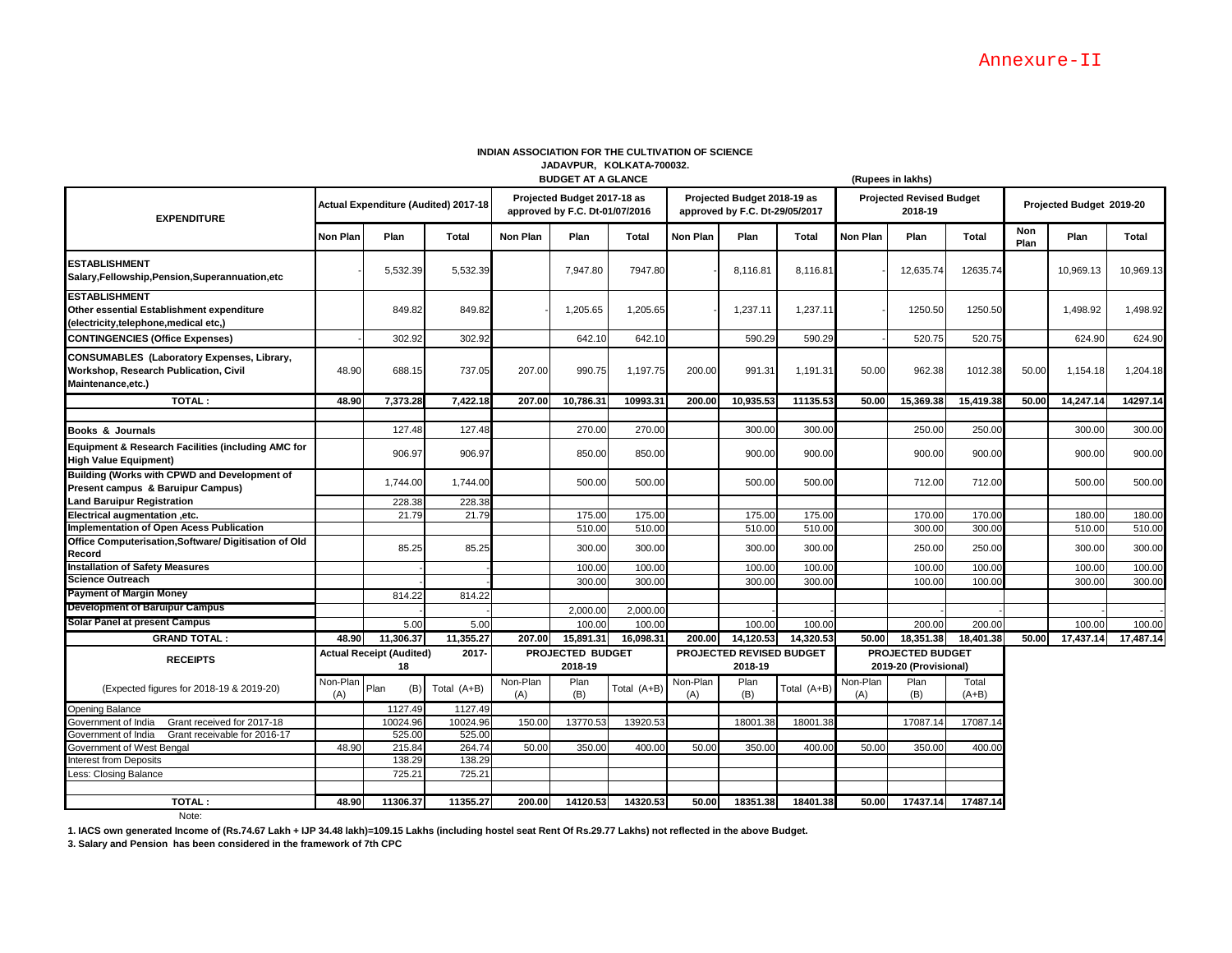## **Outreach Programme carried out since the last Annual General Meeting**

1) 9 students of M.Sc. Bio-Technology ( $4^{th}$  Semester) accompanied by a faculty member of Pandu College under Guwahati University visiting various Laboratories of School of Biological Sciences on 27<sup>th</sup> February, 2019. Prof. Arindam Banerjee, Chair, School of Biological Sciences coordinated the visiting programme.

2) In pursuance of the directives of the Department of Science & Technology, Government of India, IACS celebrated the National Science Day 2019 in a befitting way. A Committee was formed for celebrating the National Science Day 2019 in two days –  $28^{th}$  February and 1<sup>st</sup> March, 2019 on the theme "Science for the People and the People for Science", as selected by the Department of Science & Technology, Government of India. The programme was inaugurated by Professor Soumitra SenGupta, Dean, Faculty & Student Affairs and Staff Matters, IACS, followed by Lecture on "Maths Made Visual" by Dr. Priyotosh Dutta, Ananda Mohan College, Kolkata, and "Molecule as Machine" by Professor Pradyut Ghosh, Chair, School of Chemical Sciences, IACS. There was a Science Experimental Demonstration Programme organized by the Undergraduate Students of IACS. Students of nearby Schools attended the programme on  $28^{th}$  February, 2019. On  $1^{st}$  March, 2019, the programme started with the Welcome Address by Professor Santanu Bhattacharya, Director, IACS, followed by Lectures on "The Quantum and the Continuum : Einstein's Dichotomous Legacy" by Professor Parthasarathi Majumdar, RKM Vivekananda University and on "Cell : What brings the Life?" by Dr. Deepak Sinha, School of Biological Sciences, IACS. The programme for 1<sup>st</sup> March, 2019 was designed by College/University Students. Asutosh Mookerjee Best Thesis Award was conferred to Dr. Sudhendu Kumar Das. The programme concluded with "Open House – Laboratory Visit" especially for College Students.

3) Orientation Programme for New Batch (2019) of Students (Int. BS-MS, MS/Int. MS-PhD. & PhD.) held together with the  $143^{rd}$  Foundation Day Celebration of IACS on  $29^{th}$  July, 2019. Local school students were also invited to join the programme and a good number of school students along with their teachers attended the programme. The programme was inaugurated by Prof. Santanu Bhattacharya, Director, IACS. Swami Suparnananda, Secretary, RKM Institute of Culture, Kolkata, graced the occasion as the Chief Guest and addressed the students. A Popular Science Lecture on Challenges in Astrophysics was delivered by Dr. D P Duari. Another Popular Science Lecture entitled "My Teacher" was delivered by Prof. S Bhattacharya, Director, IACS. Dr. Somnath Sorcer delivered a Popular Lecture on Health Awareness.

Orientation Programme for the New Batch (2019) Students (Int. BS-MS, MS/Int.MS-PhD. & PhD) was organized synchronizing the Foundation Day Celebration Programme, which was concluded with Award Giving Ceremony for awarding Best Photography and for 'Excellence in Support & Service Award' to non-faculty staff members.

4) As per directive of the Department of Science & Technology, Government of India, IACS participated to the DST Research Pavilion with the state-of-the-art Research Posters to the 7<sup>th</sup> Indian National Exhibition-cum-Fair organized by Bengal Human Resource Development Foundation at Kolkata from 25<sup>th</sup> to 29<sup>th</sup> September, 2019. Apart from DST, many other important scientific organizations under different Government Departments participated in the said outreach programme like CSIR, DAE, ISRO, ICMR, ICAR, IISER, Indian Navy, NTPC, Coal India Limited, Indian Railways etc. etc. Basically this was an outreach progrmme for popularization of science and technology amongst the high school level students and common people.

5) As per the directive of the Ministry of Science & Technology and Ministry of Earth Science, the Pre-IISF 2019 Public Outreach Programme was organized at IACS on 24<sup>th</sup> October, 2019. In the year 2019, India International Science Festival (IISF 2019) was scheduled in Kolkata from  $5^{th}$  to  $8^{th}$  November, 2019. Altogether 29 Conclaves were scheduled to be held in the IISF 2019 of which five events will be conducted by IACS. All the concerned ministries and departments like CSIR, DST, DAE, DRDO, ISRO, DOE, ICAR participated in the IISF 2019 with their cutting-edge research products. The Pre-IISF Public Outreach Programme was a curtain raiser of the IISF 2019. The basic objective of the Pre-IISF Programme was to cultivate scientific thoughts and research minds amongst the young school students of  $9^{th}$  to  $12^{th}$  standard and college students. In that perspective IACS organized a whole day Public Outreach Programe on  $24<sup>th</sup>$  October, 2019. The faculty, non-faculty and research scholars took an active part in this programme to make the programme a successful one. The programme structure was drafted in such a fashion that the budding school minds can absorb events with interest for the whole day. About 140 school students from  $9^{th}$  to  $12^{th}$  standard participated along with 6 teachers of the respective schools. The participating schools were A.K. Ghosh Memorial School; Patha Bhaban from Kolkata and Ramkrishna Mission Vidyalaya from Narendrapur, South 24 Parganas. The programme started with the registration of the participating school students, followed by the garlanding of the statue of the founder of IACS, Dr. Mahendra Lal Sircar, and lighting the lamp by the Director of IACS, Prof. Santanu Bhattacharya. This was followed by a scientific popular lecture by the Director on "Exciting Facts of Science". Another interesting popular lecture on "DNA-based Therapeutics for Treatment of Genetic Disorder Diseases: A Case study" was delivered by Prof. Surajit Sinha, IACS. The post-lunch session was initiated with a fascinating lecture on "Basic Concepts of Cryptology" by Prof. Bimal Kumar Ray from the Indian Statistical Institute, Kolkata. There was another session on the IISF 2019 in relation to its 29 Conclaves by Mr. Sreeprasad M Kuttan from VIBHA. The participating students were engaged in an interesting science quiz programme conducted by the scholars of IACS. A visit to the state-of-the-art instrumentation and